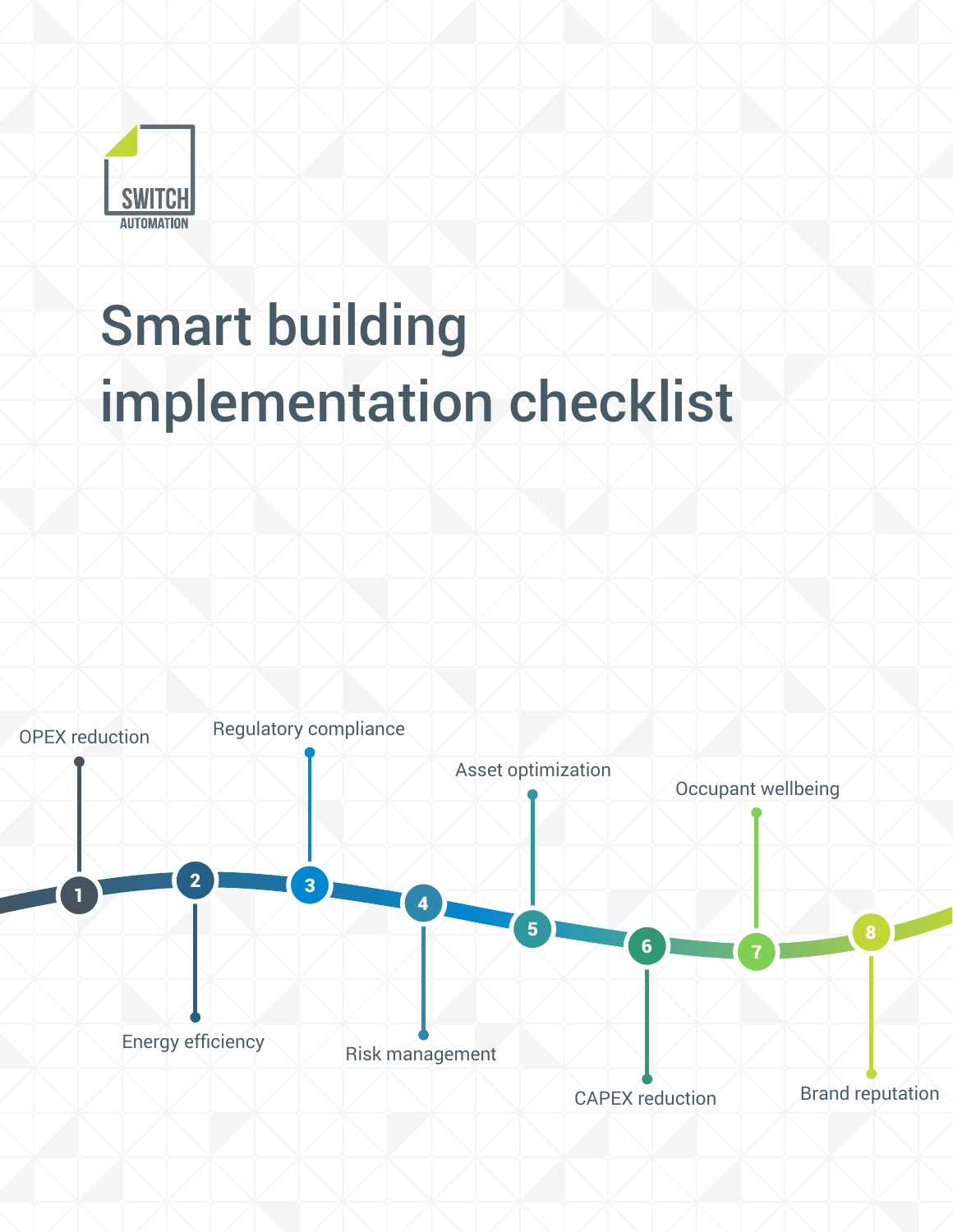## **Smart building implementation checklist**

Use the set of questions below to take the guesswork out of planning for a program and evaluating vendors.

#### **STRATEGY**

#### **Measure of success**

 $\Box$  What do you want to achieve with a smart building solution?

 $\Box$  What does ROI look like for your company?

 $\Box$  What metrics do you want to measure and improve on?

**i.e. reduce energy consumption, increase maintenance efficiency, better manage staffing needs, improve tenant comfort** 

 $\Box$  How do you plan to phase the roll-out?

 $\Box$  Do you need to work with an industry expert or consultant to better understand your unique challenges and goals?

 $\Box$  Are you interested in centralizing operations?

**i.e. minimizing the number of software packages you must install and coordinating operations from a Building Operations Center (BOC)**

#### **Company landscape**

 $\Box$  What systems do you leverage today? What types of data do you have access to today (i.e. BMS, building meters, sub-meters, IEQ sensors, people counters)? What missing pieces are you looking for?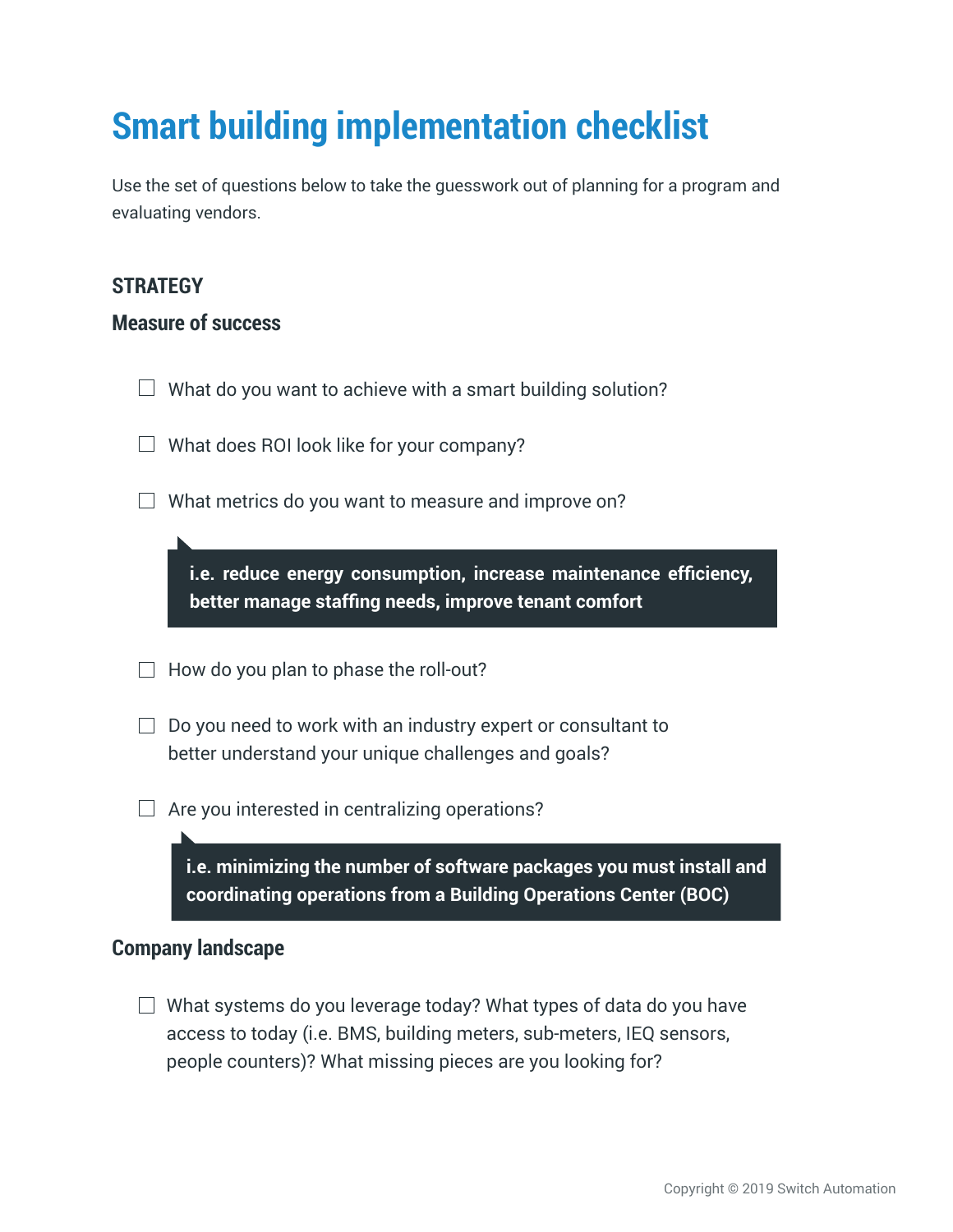$\Box$  How will you future-proof your portfolio to avoid expensive commitments to proprietary hardware solutions?

 $\Box$  What are your company policies on cybersecurity? Who needs to sign off on solutions to ensure those cybersecurity policies are being adhered to?

#### **Data storage**

 $\Box$  Where is your operations, asset management and utility data kept?

**i.e. in various systems, sub systems, spreadsheets or outsourced to service providers** 

 $\Box$  Do you own and / or have access to all your data?

- $\Box$  Do your BMS / BAS / control systems at the buildings permanently store interval data?
- $\Box$  Does your IT group prefer cloud or on-premise software?
- $\Box$  How do your data systems interact? For example, do you have a central data warehouse for operational data or does it reside in siloed systems and platforms?
- $\Box$  What tools does your organization support or provide for data visualization and analytics?

#### **Use case**

- $\Box$  Who are the project stakeholders?
- $\Box$  What matters to each stakeholder?

**i.e. streamlined portfolio reporting, real-time analysis, proactive maintenance, equipment lifecycle cost analysis, Total Cost of Ownership (TCO), cross functional communication, developing a baseline of building performance, benchmark analysis**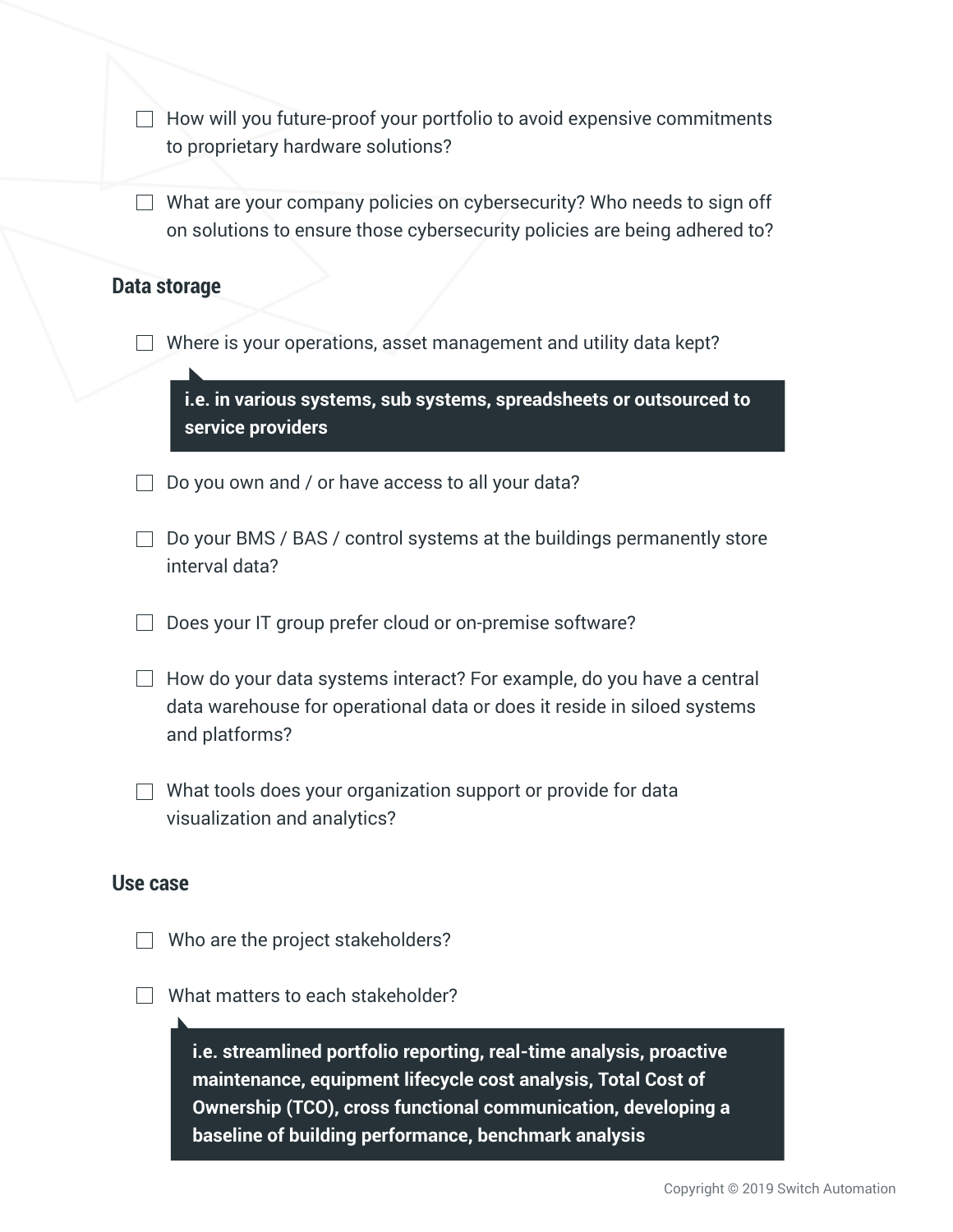- $\Box$  Are there any new objectives or metrics that the smart building program could introduce for users?
- $\Box$  What training is necessary to engage users with the technology and data?

#### **Vendor management**

 $\Box$  Is there an opportunity to better manage vendors and service contractors?

**i.e. automation companies or maintenance technicians?**

 $\Box$  Do you outsource operations / maintenance / services?

**i.e. CBRE, JLL, C&W, Knight Frank, Spotless, Grosvenor Engineering**

- $\Box$  If you outsource facilities operations to a third party or various regions of your portfolio to the best local vendor, how do you compare vendor performance?
- $\Box$  When contract values change or increase, what leverage do you have to negotiate competitive rates?
- $\Box$  Do you triage and remotely investigate tenant/occupant requests before generating work orders and/or sending technicians to site?

#### **Real-time analytics**

- $\Box$  How can you gain business intelligence by comparing various data sets (i.e. indoor air quality, people counting, temperature) with energy consumption? Where do these data sets reside today?
- $\Box$  How do you manage utility consumption?

#### **i.e. water, electricity, waste**

 $\Box$  Do you use data to measure how well core building systems like HVAC and lighting are operating?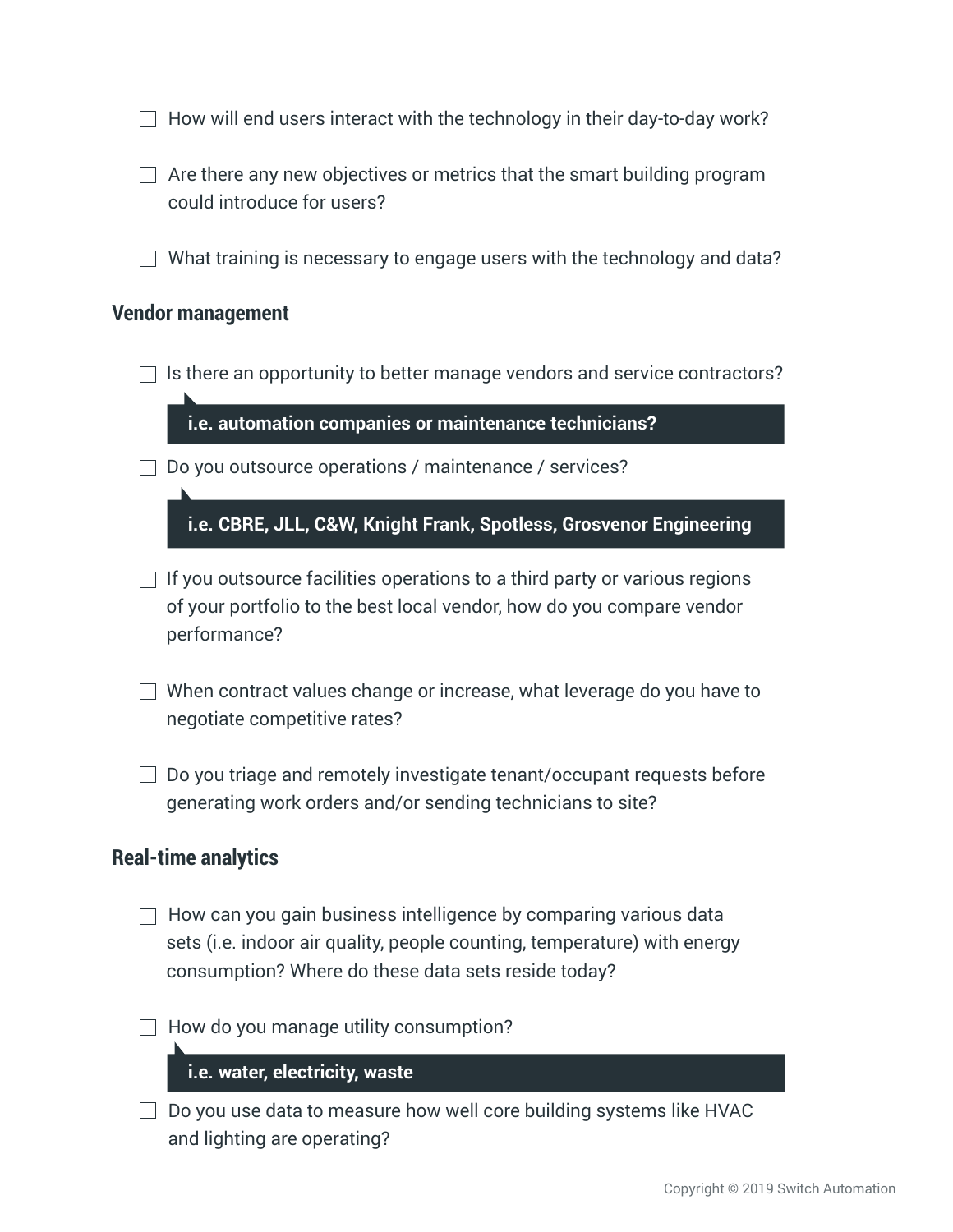#### **Energy management**

 $\Box$  How do you currently identify the root causes and drivers of energy consumption and peak demand?

 $\Box$  Have you set baselines, targets and long-term goals?

#### **Tenant satisfaction and comfort**

 $\Box$  What are your key performance indicators for measuring tenant comfort?

**i.e. HVAC temperature / IEQ levels, parking lot security, reliable elevators, clean bathrooms**

 $\Box$  What priority does your organization assign to tenant comfort vs. lowering operating costs? (*Note: There is often a trade-off*)

 $\Box$  How do you prove to your leadership / investors that you're improving on tenant comfort year-over-year?

#### **Occupancy and space utilization**

 $\Box$  How important is space occupancy and utilization to your organization?

 $\Box$  Do you currently collect any metrics on this? If so, what and how? Is there value in combining data from disparate systems?

**For example, would it impact your real estate strategy to cross-analyze access control or badging data that measures total occupants, with meeting room booking system data that can indicate room booking hours?**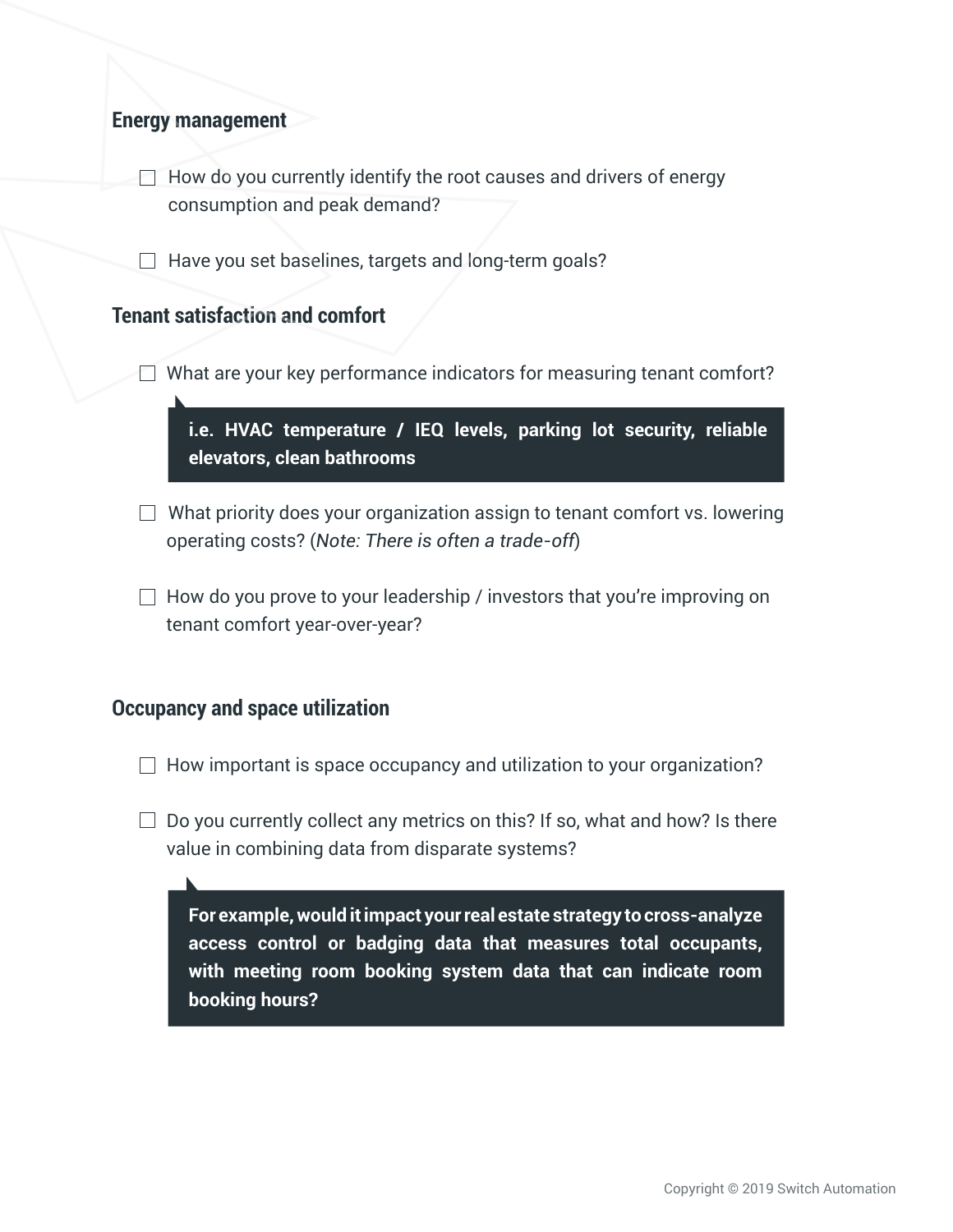#### **DESIGN**

#### **Security**

|  |  |  |  | $\Box$ What are your network / security requirements? |
|--|--|--|--|-------------------------------------------------------|
|--|--|--|--|-------------------------------------------------------|

- $\Box$  Is your building network separate from your corporate network (physically or logically)? Or are they sharing the same infrastructure?
- Who manages external internet connections for remote access?

**Note: This is typically provided by automation vendors without knowledge from corporate IT groups.**

 $\Box$  Will you need to gain agreement from each site to participate in the program?

#### **Communication**

 $\Box$  Which protocols do your systems and devices use to communicate (i.e. BACnet / IP, Modbus TCP, etc.)? Are they interoperable (i.e. open or published or closed protocols for communication) or proprietary?

 $\Box$  Are you considering standardizing your suppliers or protocols?

#### **Control**

- $\Box$  Does your equipment have digital controls ("DDC")?
- $\Box$  Have you standardized protocols for any equipment selections?

#### **i.e. Modbus, BacNetIP etc.**

 $\Box$  Have you standardized a naming convention for BMS/BAS/controls installations?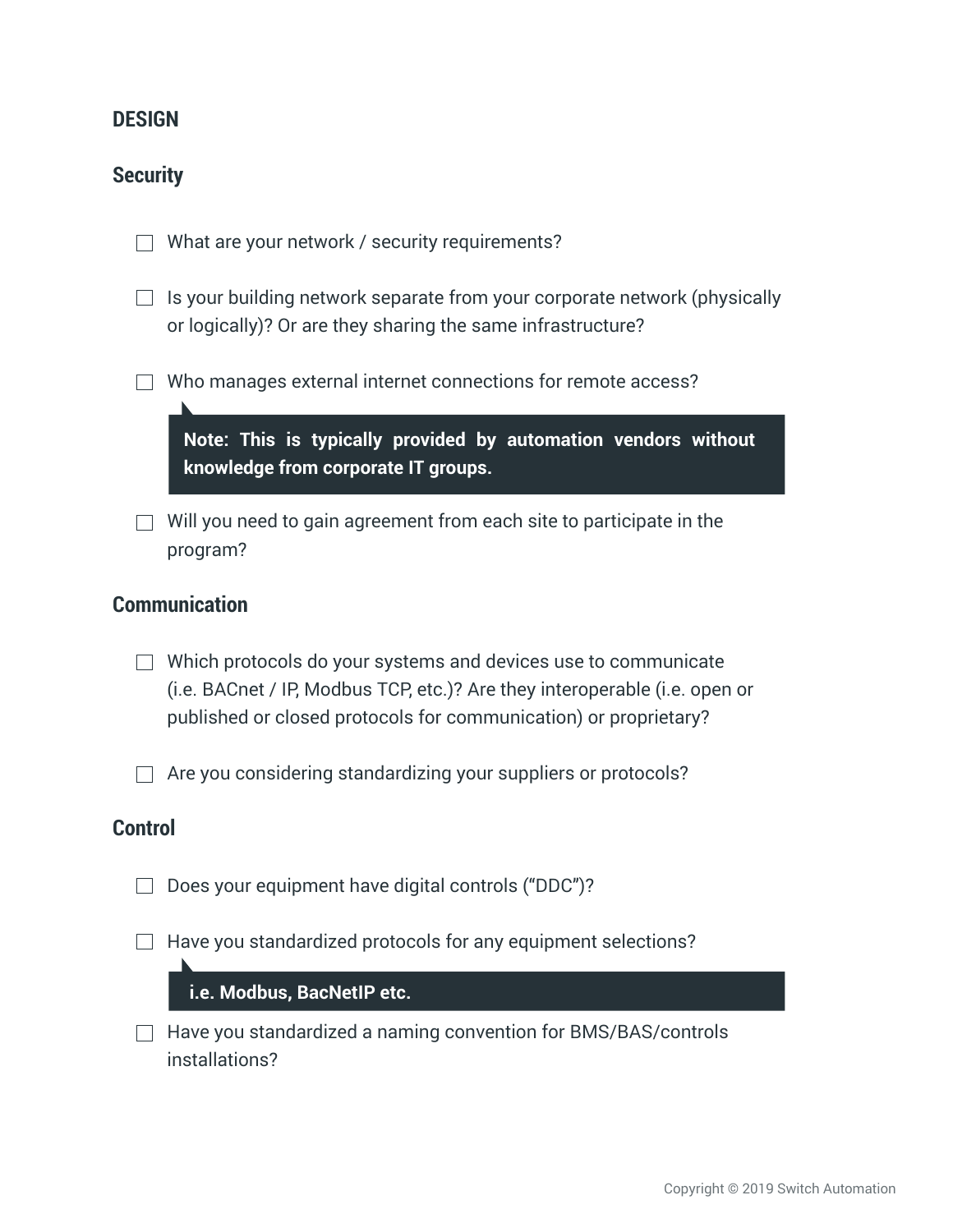$\Box$  Has your organization discussed implementing a unified user interface to minimize the number of systems that require logins or standardizing the user interface for all control systems?

□ Have you implemented any Fault Detection & Diagnostics ("FDD") on systems and equipment at any of your properties?

#### **Meters**

 $\Box$  Has your organization invested in sub-metering? Is that data currently available to all the key stakeholders?

 $\Box$  What data properties do your meters monitor?

**i.e. power, current, etc.**

 $\Box$  Is consistent utility metering and sub-metering an important baseline level of infrastructure for your portfolio? Or do you prefer deeper integration of an existing automation system?